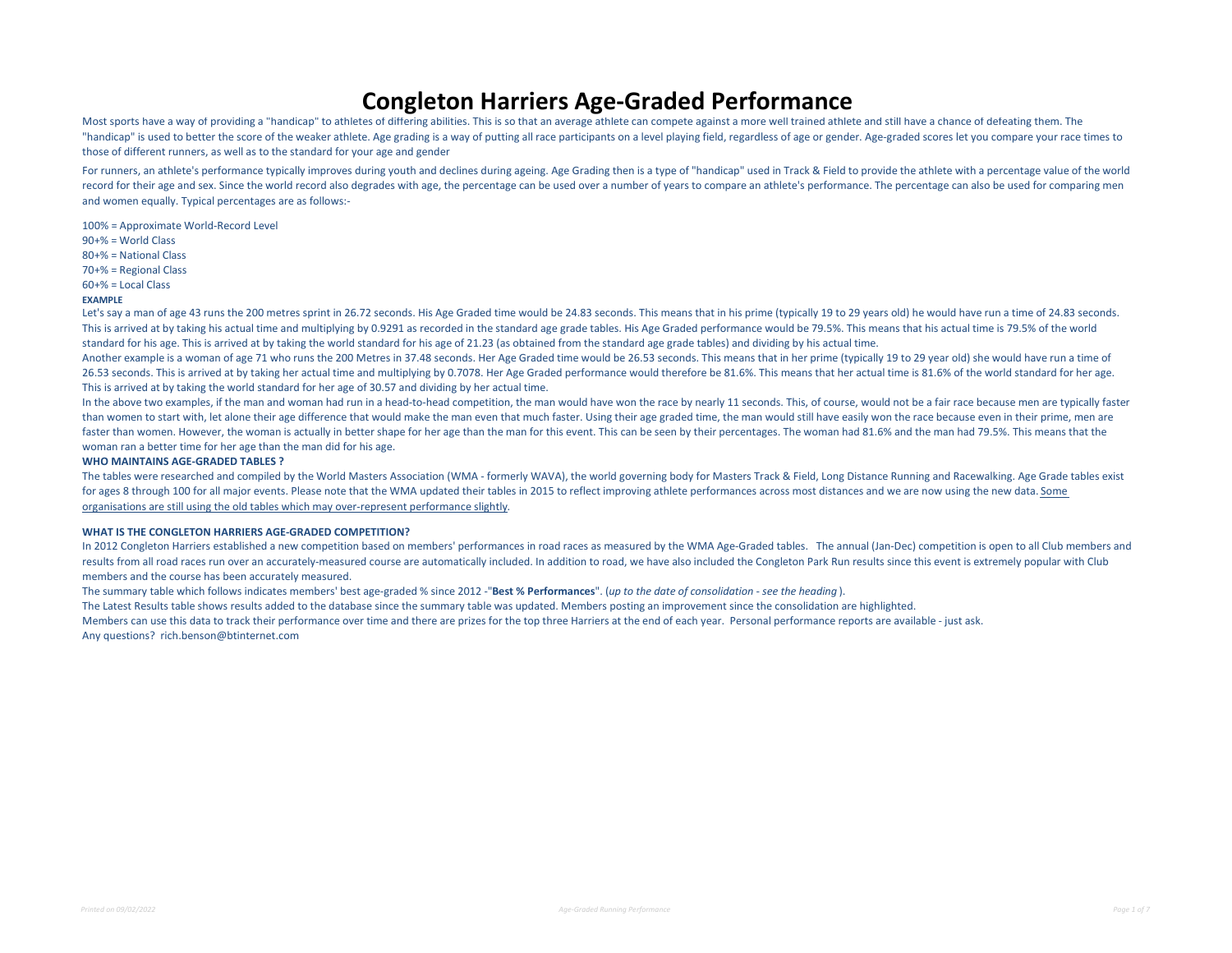|                              |             |                         |                 |             | <b>Performance</b> |                    |
|------------------------------|-------------|-------------------------|-----------------|-------------|--------------------|--------------------|
| <b>Name</b>                  | <b>Date</b> | <b>Event</b>            | <b>Distance</b> | <b>Time</b> | %                  | <b>Improvement</b> |
| Carol Bird                   | 11/10/2020  | Tatton 10k              | 10 km           | 00:41:21    | 91.58%             |                    |
| <b>Brian Evans</b>           | 17/05/2019  | Christleton 5k          | 5 km            | 00:17:18    | 88.63%             |                    |
| Elaine Statham               | 08/12/2019  | Telford 10k             | 10 km           | 00:56:42    | 85.95%             |                    |
| Mikko Kuronen                | 12/11/2016  | Cheshire 10k            | 10 km           | 00:37:41    | 84.70%             |                    |
| <b>Bill Boynton</b>          | 09/07/2015  | Sale Sizzler            | 5 km            | 00:21:32    | 83.20%             |                    |
| <b>Bryan Lomas</b>           | 30/04/2021  | Mid Cheshire 5k         | 5 km            | 00:17:58    | 82.75%             | 0.53%              |
| <b>Emma Weston</b>           | 02/05/2021  | Prestwold Hall 5k       | 5 km            | 00:19:47    | 82.65%             | 2.47%              |
| Jack Schofield               | 01/03/2020  | Cambridge Half Marathon | H. Mar          | 01:11:38    | 81.50%             |                    |
| Anthony Allan                | 29/08/2019  | Mid Cheshire 5k         | 5 km            | 00:16:51    | 81.40%             |                    |
| Joanne Moss                  | 10/03/2019  | Chester 10k             | 10 km           | 00:41:23    | 80.91%             |                    |
| Phil Dawson                  | 18/08/2013  | Birchwood               | 10 km           | 00:42:04    | 80.07%             |                    |
| <b>Mel Worthington</b>       | 28/11/2021  | Wilmslow Festive 10k    | 10 km           | 00:42:25    | 79.84%             | 3.34%              |
| Chris Moss                   | 28/12/2019  | Park Run                | 5 km            | 00:18:33    | 78.89%             |                    |
| Elizabeth Lingford           | 03/11/2019  | <b>Flying Fox</b>       | 10 Mile         | 01:16:16    | 78.26%             |                    |
| <b>Bryan Carr</b>            | 08/06/2014  | Potters Arf             | H. Mar          | 01:26:28    | 78.10%             |                    |
| Emma Taylor                  | 07/07/2019  | Alderley By-Pass 10k    | 10 km           | 00:39:06    | 77.58%             |                    |
| Mark Tilstone                | 31/08/2019  | Park Run                | 5 km            | 00:20:37    | 76.80%             |                    |
| Debbie Hill                  | 29/12/2012  | Park Run                | 5 km            | 00:22:55    | 76.00%             |                    |
| Tom Fellbaum                 | 06/11/2021  | Park Run                | 5 km            | 00:17:08    | 75.88%             |                    |
| Julian Barry                 | 19/04/2014  | Park Run                | 5 km            | 00:21:45    | 75.71%             |                    |
| <b>Jessica Knowles</b>       | 12/09/2021  | <b>Wilmslow Half</b>    | H. Mar          | 01:35:53    | 75.53%             | 2.39%              |
| Dan Gibbs                    | 06/10/2019  | Congleton Half          | H. Mar          | 01:18:16    | 74.68%             |                    |
| Charmaine Wood               | 10/05/2015  | Market Drayton          | 10 km           | 00:41:23    | 74.27%             |                    |
| John Carbutt                 | 10/03/2019  | Chester 10k             | 10 km           | 00:37:07    | 74.14%             |                    |
|                              | 04/11/2017  | Park Run                | 5 km            | 00:21:38    | 73.96%             |                    |
| Lucy Rusbridge<br>Paul Steel | 02/02/2020  | Alsager 5               | 5 Mile          | 00:33:34    | 73.49%             |                    |
| Val Fussell                  | 11/11/2017  |                         |                 | 00:55:11    | 73.45%             |                    |
|                              |             | Tatton Park 10k         | 10 km           |             |                    |                    |
| <b>Stuart Rider</b>          | 06/11/2021  | Park Run                | 5 km            | 00:18:49    | 73.34%             | 1.55%              |
| Pete Newham                  | 01/03/2014  | Park Run                | 5 km            | 00:19:14    | 73.14%             |                    |
| Thomas James Howarth         | 28/11/2021  | Wilmslow Festive 10k    | 10 km           | 00:36:33    | 73.10%             |                    |
| Susan Tilstone               | 23/06/2018  | Park Run                | 5 km            | 00:23:59    | 72.83%             |                    |
| Steve Bacon                  | 04/04/2012  | <b>Chester Spring</b>   | 5 Mile          | 00:31:59    | 72.75%             |                    |
| Chris Thomas                 | 11/05/2014  | Market Drayton          | 10 km           | 00:45:31    | 72.72%             |                    |
| <b>Paul Sellers</b>          | 31/12/2014  | Park Run                | 5 km            | 00:21:10    | 72.60%             |                    |
| Ian Prime                    | 16/01/2016  | Southsea Parkrun        | 5 km            | 00:20:29    | 72.58%             |                    |
| Paul Crean                   | 09/04/2016  | Park Run                | 5 km            | 00:21:51    | 72.46%             |                    |
| David Taylor                 | 27/07/2014  | Tenby 10k               | 10 km           | 00:48:08    | 71.88%             |                    |
| Nigel Poole                  | 30/04/2016  | Park Run                | 5 km            | 00:21:54    | 71.77%             |                    |
| <b>Rich Benson</b>           | 08/04/2012  | Air Products            | 10 km           | 00:46:32    | 71.74%             |                    |
| Thomas Walker                | 14/12/2019  | Park Run                | 5 km            | 00:18:06    | 71.73%             |                    |
| Sarah Proudmore              | 24/11/2019  | Wilmslow 10k            | 10 km           | 00:47:15    | 71.68%             |                    |
| <b>Felicity Doyle</b>        | 05/04/2015  | Air Products            | 10 km           | 00:52:30    | 71.65%             |                    |
| Tom Brown                    | 06/10/2013  | Congleton Half          | H. Mar          | 01:25:59    | 71.18%             |                    |
| Sandre Jackson               | 03/04/2016  | <b>Wilmslow Half</b>    | H. Mar          | 01:53:48    | 71.10%             |                    |
| Michelle Birdsall            | 01/01/2020  | Park Run                | 5 km            | 00:21:31    | 70.88%             |                    |
| Jason Jones                  | 08/02/2020  | Park Run                | 5 km            | 00:20:33    | 70.72%             |                    |
| Harry Stubbs                 | 25/06/2017  | Colshaw Hall            | 10 km           | 00:51:08    | 70.70%             |                    |
| <b>Graeme Burns</b>          | 12/11/2016  | Cheshire 10k            | 10 km           | 00:42:16    | 70.47%             |                    |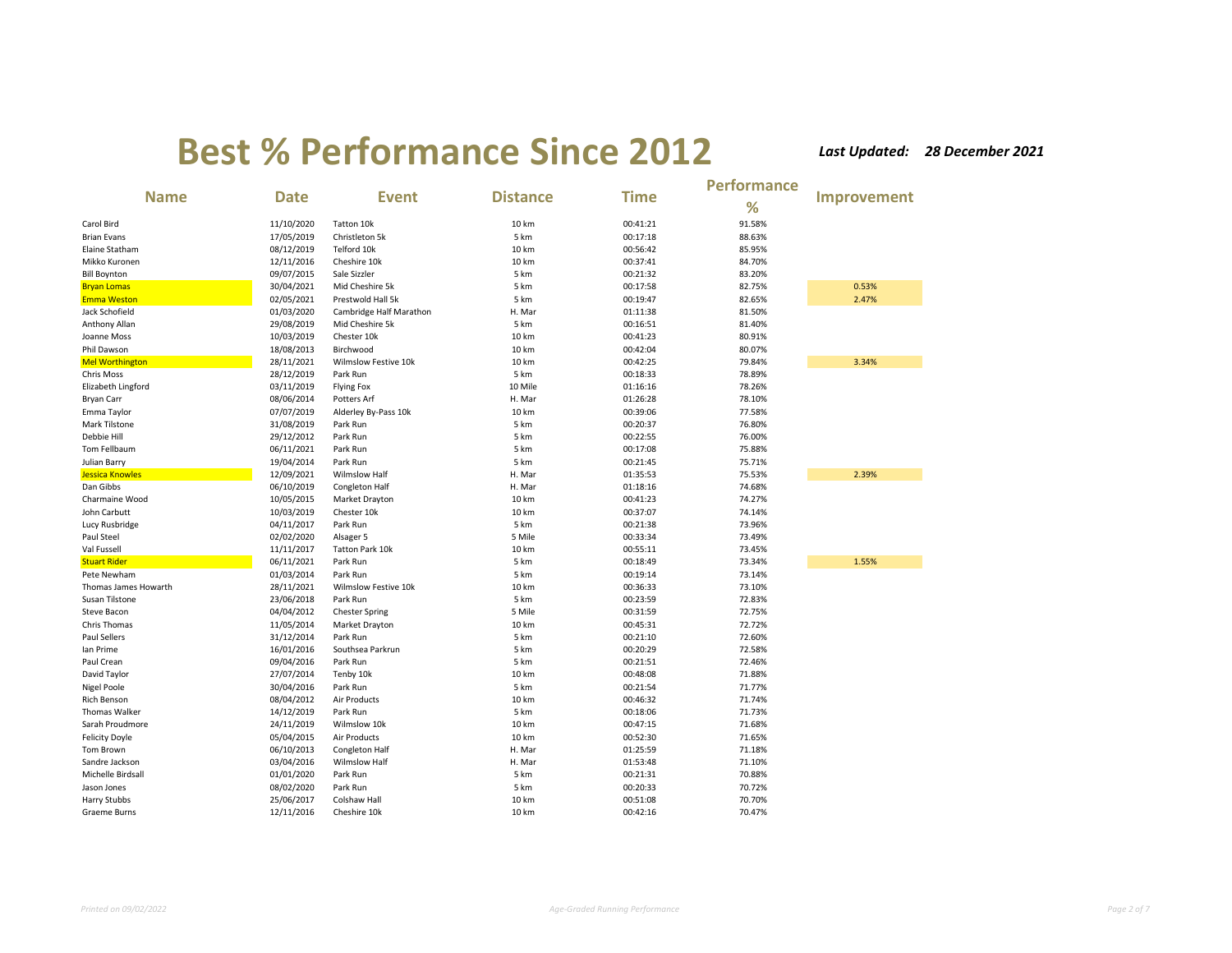|                       |             |                          |                 |             | <b>Performance</b> |             |
|-----------------------|-------------|--------------------------|-----------------|-------------|--------------------|-------------|
| <b>Name</b>           | <b>Date</b> | <b>Event</b>             | <b>Distance</b> | <b>Time</b> | %                  | Improvement |
| Nick Budd             | 22/12/2018  | Park Run                 | 5 km            | 00:21:57    | 70.39%             |             |
| Dave Clark            | 22/03/2015  | <b>Wilmslow Half</b>     | H. Mar          | 01:25:37    | 70.02%             |             |
| Steve Webb            | 29/07/2012  | Great Warford            | 10 Mile         | 01:14:40    | 70.00%             |             |
| <b>Terry Dykes</b>    | 04/12/2016  | Wilmslow 10k             | 10 km           | 00:50:36    | 69.96%             |             |
| <b>Nick Wilkins</b>   | 25/11/2018  | <b>Wilmslow Festival</b> | 10 km           | 00:44:25    | 69.38%             |             |
| Paula Kennerley       | 05/11/2016  | Langley 7                | 7 Mile          | 00:54:12    | 69.14%             |             |
| Amanda Jones          | 25/12/2019  | Park Run                 | 5 km            | 00:23:01    | 68.86%             |             |
| Lee Mackin            | 25/09/2021  | Park Run                 | 5 km            | 00:19:23    | 68.79%             |             |
| Sean Rowsell          | 13/11/2021  | Alton Towers 10k         | 10 km           | 00:45:23    | 68.49%             |             |
| <b>Adam Powell</b>    | 22/08/2021  | Alderley Edge ByPass     | 10 km           | 00:39:45    | 68.43%             | 0.74%       |
| Hannah Harding        | 17/10/2021  | Knutsford 10k            | 10 km           | 00:45:16    | 68.26%             |             |
| Claire Cheetham       | 16/02/2020  | Valencia 15k             | 15 km           | 01:07:48    | 68.19%             |             |
| Simon Higgins         | 30/01/2016  | Park Run                 | 5 km            | 00:20:41    | 68.17%             |             |
| <b>Tony Smith</b>     | 13/05/2017  | Park Run                 | 5 km            | 00:23:40    | 68.03%             |             |
| Craig Hewitt          | 10/05/2015  | Market Drayton           | 10 km           | 00:40:02    | 67.86%             |             |
| Michael Stanley       | 24/03/2018  | Park Run                 | 5 km            | 00:21:31    | 67.54%             |             |
| Ann Lomas             | 25/03/2012  | Stafford                 | H. Mar          | 01:43:06    | 67.36%             |             |
| Sarah Poole           | 05/02/2017  | Alsager 5                | 5 Mile          | 00:35:59    | 67.25%             |             |
| Arron Abdi Tehrani    | 02/07/2016  | Park Run                 | 5 km            | 00:19:29    | 67.24%             |             |
| Chris Smith           | 13/05/2012  | Chester                  | H. Mar          | 01:30:28    | 67.13%             |             |
| Karen Sutton          | 23/09/2017  | Park Run                 | 5 km            | 00:23:50    | 67.13%             |             |
| Alice Nimmo           | 11/11/2017  | Tatton Park 10k          | 10 km           | 00:45:20    | 66.91%             |             |
| Derek Lucas           | 31/12/2014  | Park Run                 | 5 km            | 00:26:25    | 66.75%             |             |
| <b>Martin Sands</b>   | 24/11/2019  | Wilmslow 10k             | 10 km           | 00:44:38    | 66.73%             |             |
| Judith Newham         | 08/04/2012  | Air Products             | 10 km           | 00:47:50    | 66.41%             |             |
| Maria Jensen          | 16/10/2016  | Manchester               | H. Mar          | 01:41:00    | 66.39%             |             |
| <b>Gill Armstrong</b> | 25/09/2021  | Park Run                 | 5 km            | 00:25:12    | 66.27%             |             |
| Steve Dunn            | 31/12/2014  | Park Run                 | 5 km            | 00:22:28    | 66.17%             |             |
| Alex McCormick        | 06/05/2012  | Uttoxeter                | H. Mar          | 01:40:22    | 66.14%             |             |
| Jessica Banks         | 24/12/2016  | Park Run                 | 5 km            | 00:22:21    | 66.07%             |             |
| Malcolm Jackson       | 26/05/2013  | Manchester 10k           | 10 km           | 00:51:23    | 66.04%             |             |
| Liz Smart             | 27/07/2014  | Great Warford            | 10 Mile         | 01:33:20    | 66.00%             |             |
| <b>James Yates</b>    | 11/09/2021  | Park Run                 | 5 km            | 00:21:23    | 65.94%             | 0.69%       |
| Suzanne Roebuck       | 31/12/2014  | Park Run                 | 5 km            | 00:24:19    | 65.94%             |             |
| Pete Doyle            | 25/03/2012  | Stafford                 | H. Mar          | 01:44:33    | 65.73%             |             |
| Vicci Kirkpatrick     | 19/03/2017  | <b>Wilmslow Half</b>     | H. Mar          | 01:45:04    | 65.61%             |             |
| <b>Harold Pinkney</b> | 31/12/2014  | Park Run                 | 5 km            | 00:25:06    | 65.60%             |             |
| Christopher Smith     | 28/04/2013  | Manchester Marathon      | Marathon        | 03:13:32    | 65.60%             |             |
| Joe Quartley          | 18/05/2019  | Park Run                 | 5 km            | 00:20:12    | 65.59%             |             |
| <b>Ellie Dick</b>     | 04/02/2017  | Park Run                 | 5 km            | 00:22:56    | 65.48%             |             |
| <b>Suzie Roscoe</b>   | 28/11/2021  | Wilmslow Festive 10k     | 10 km           | 00:47:52    | 65.25%             | 1.03%       |
| Martin Wood           | 12/08/2017  | Park Run                 | 5 km            | 00:24:11    | 64.99%             |             |
| Kelly Hurlstone       | 04/05/2019  | Park Run                 | 5 km            | 00:22:46    | 64.86%             |             |
| Andy Roberts          | 10/04/2016  | Manchester               | Marathon        | 03:27:01    | 64.59%             |             |
| Greg Jackson          | 04/09/2021  | Park Run                 | 5 km            | 00:20:39    | 64.57%             |             |
| Jack Sargeant         | 07/07/2019  | Alderley By-Pass 10k     | 10 km           | 00:41:29    | 64.40%             |             |
| Helen Jeffery         | 07/05/2019  | Round the Runway         | 5 Mile          | 00:38:28    | 64.38%             |             |
| <b>Janine Hulme</b>   | 23/10/2021  | Park Run                 | 5 km            | 00:23:22    | 64.27%             | 3.92%       |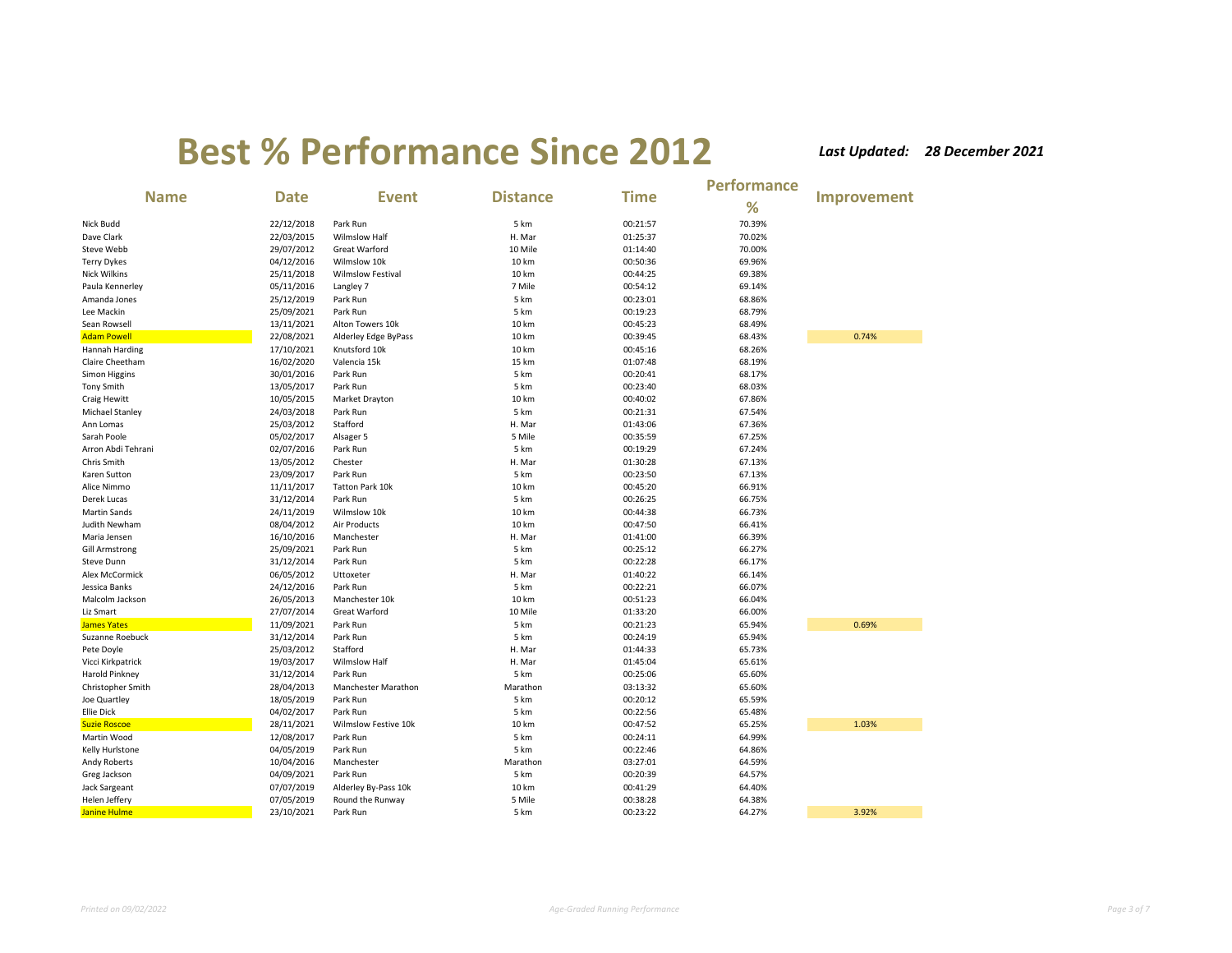|                           |             |                      |                 |             | <b>Performance</b> |                    |
|---------------------------|-------------|----------------------|-----------------|-------------|--------------------|--------------------|
| <b>Name</b>               | <b>Date</b> | <b>Event</b>         | <b>Distance</b> | <b>Time</b> | %                  | <b>Improvement</b> |
| Carolyn Charlesworth      | 07/02/2016  | Alsager 5            | 5 Mile          | 00:39:34    | 64.24%             |                    |
| Andrew Eaton              | 15/02/2014  | Park Run             | 5 km            | 00:20:05    | 64.23%             |                    |
| David Heath               | 10/10/2021  | Manchester Marathon  | Marathon        | 03:11:41    | 64.21%             |                    |
| Paul Bevan                | 31/12/2014  | Park Run             | 5 km            | 00:22:16    | 64.15%             |                    |
| Sara Stead                | 23/03/2014  | <b>Wilmslow Half</b> | H. Mar          | 01:45:33    | 64.08%             |                    |
| Andrew Bell               | 14/06/2015  | Potters Arf          | H. Mar          | 01:48:22    | 63.96%             |                    |
| Rob Parkin                | 12/03/2016  | Park Run             | 5 km            | 00:22:06    | 63.80%             |                    |
| <b>Bethany Cliff</b>      | 06/11/2021  | Park Run             | 5 km            | 00:23:11    | 63.70%             |                    |
| <b>Josie Galbraith</b>    | 20/06/2021  | Colshaw Hall 10k     | 10 km           | 00:54:31    | 63.62%             | 0.28%              |
| <b>Jody Brooks</b>        | 20/06/2021  | Colshaw Hall 10k     | 10 km           | 00:47:45    | 63.53%             | 1.95%              |
| Lucinda Stone             | 02/12/2017  | Park Run             | 5 km            | 00:24:08    | 63.19%             |                    |
| lan Stanway               | 01/08/2021  | Sandbach 10k         | 10 km           | 00:42:23    | 63.15%             | 4.03%              |
| Roy Cochran-Patel         | 05/01/2019  | Park Run             | 5 km            | 00:21:53    | 63.06%             |                    |
| Matt Belford              | 05/04/2015  | Air Products         | 10 km           | 00:44:07    | 62.98%             |                    |
| Debbie Steel              | 17/01/2016  | <b>Four Villages</b> | H. Mar          | 01:51:40    | 62.84%             |                    |
| Ella Lyman                | 31/12/2014  | Park Run             | 5 km            | 00:25:47    | 62.83%             |                    |
| Jamie Moss                | 27/03/2016  | Air Products 10k     | 10 km           | 00:44:13    | 62.57%             |                    |
| John Burn                 | 10/12/2016  | Park Run             | 5 km            | 00:22:16    | 62.43%             |                    |
| Peter Ling                | 24/11/2019  | Wilmslow 10k         | 10 km           | 00:48:57    | 62.41%             |                    |
| Duncan Young              | 03/11/2018  | Park Run             | 5 km            | 00:24:29    | 62.15%             |                    |
| Luan Machin               | 16/05/2012  | Clayton              | 10 km           | 00:49:26    | 61.97%             |                    |
| <b>Thomas Conibere</b>    | 11/12/2021  | Tatton 10k           | 10 km           | 00:44:28    | 61.88%             |                    |
| Heather Jackson           | 02/02/2014  | Alsager 5            | 5 Mile          | 00:39:26    | 61.79%             |                    |
| Andrew Billingsley        | 31/12/2014  | Park Run             | 5 km            | 00:24:19    | 61.62%             |                    |
| Nicole Richards           | 17/01/2016  | <b>Four Villages</b> | H. Mar          | 01:46:20    | 61.32%             |                    |
| <b>Rachel Flentje</b>     | 20/06/2021  | Colshaw Hall 10k     | 10 km           | 00:50:43    | 61.22%             | 13.69%             |
| Graham Cooper             | 22/08/2021  | Alderley Edge ByPass | 10 km           | 00:44:03    | 61.22%             |                    |
| Dave Fussell              | 11/11/2017  | Tatton Park 10k      | 10 km           | 00:55:07    | 61.20%             |                    |
| <b>Strachan McCormick</b> | 12/03/2013  | Bath Half            | H. Mar          | 01:37:55    | 61.19%             |                    |
| Sarah Higgins             | 24/11/2019  | Wilmslow 10k         | 10 km           | 00:53:37    | 61.11%             |                    |
| Nicole Humphreys          | 06/11/2016  | <b>Flying Fox</b>    | 10 Mile         | 01:20:46    | 61.10%             |                    |
| Sarah Cartwright          | 24/11/2019  | Wilmslow 10k         | 10 km           | 00:51:14    | 60.96%             |                    |
| <b>Georgina Budd</b>      | 06/11/2021  | Park Run             | 5 km            | 00:24:15    | 60.89%             | 1.94%              |
| Andrea Whiteley           | 11/09/2021  | Park Run             | 5 km            | 00:25:36    | 60.87%             |                    |
| Jason Chappell            | 14/06/2015  | Potters Arf          | H. Mar          | 01:40:37    | 60.82%             |                    |
| Adrian Machin             | 16/05/2012  | Clayton              | 10 km           | 00:46:13    | 60.58%             |                    |
| Stephen Burns             | 31/12/2014  | Park Run             | 5 km            | 00:21:54    | 60.58%             |                    |
| Laura Dodd                | 03/07/2016  | Southport Half       | H. Mar          | 01:47:41    | 60.55%             |                    |
| David Campbell            | 08/04/2012  | Air Products         | 10 km           | 00:51:08    | 60.53%             |                    |
| Dave Geary                | 31/12/2014  | Park Run             | 5 km            | 00:23:06    | 60.46%             |                    |
| Beth Cliff                | 28/04/2018  | Park Run             | 5 km            | 00:24:26    | 60.44%             |                    |
| Chris Hewitson            | 06/04/2014  | Manchester           | Marathon        | 03:28:39    | 60.41%             |                    |
| Louise Poole              | 25/06/2017  | Colshaw Hall         | 10 km           | 00:50:13    | 60.40%             |                    |
| Emma Hall                 | 06/08/2016  | Park Run             | 5 km            | 00:24:52    | 60.39%             |                    |
| Ali McNinch               | 02/02/2014  | Alsager 5            | 5 Mile          | 00:42:37    | 60.38%             |                    |
| Ellie Linsell             | 20/11/2016  | <b>Tatton Park</b>   | H. Mar          | 01:49:55    | 60.38%             |                    |
| Fran Owen                 | 19/03/2017  | <b>Wilmslow Half</b> | H. Mar          | 02:03:24    | 60.09%             |                    |
| Laura Taylor              | 24/11/2019  | Wilmslow 10k         | 10 km           | 00:50:39    | 59.95%             |                    |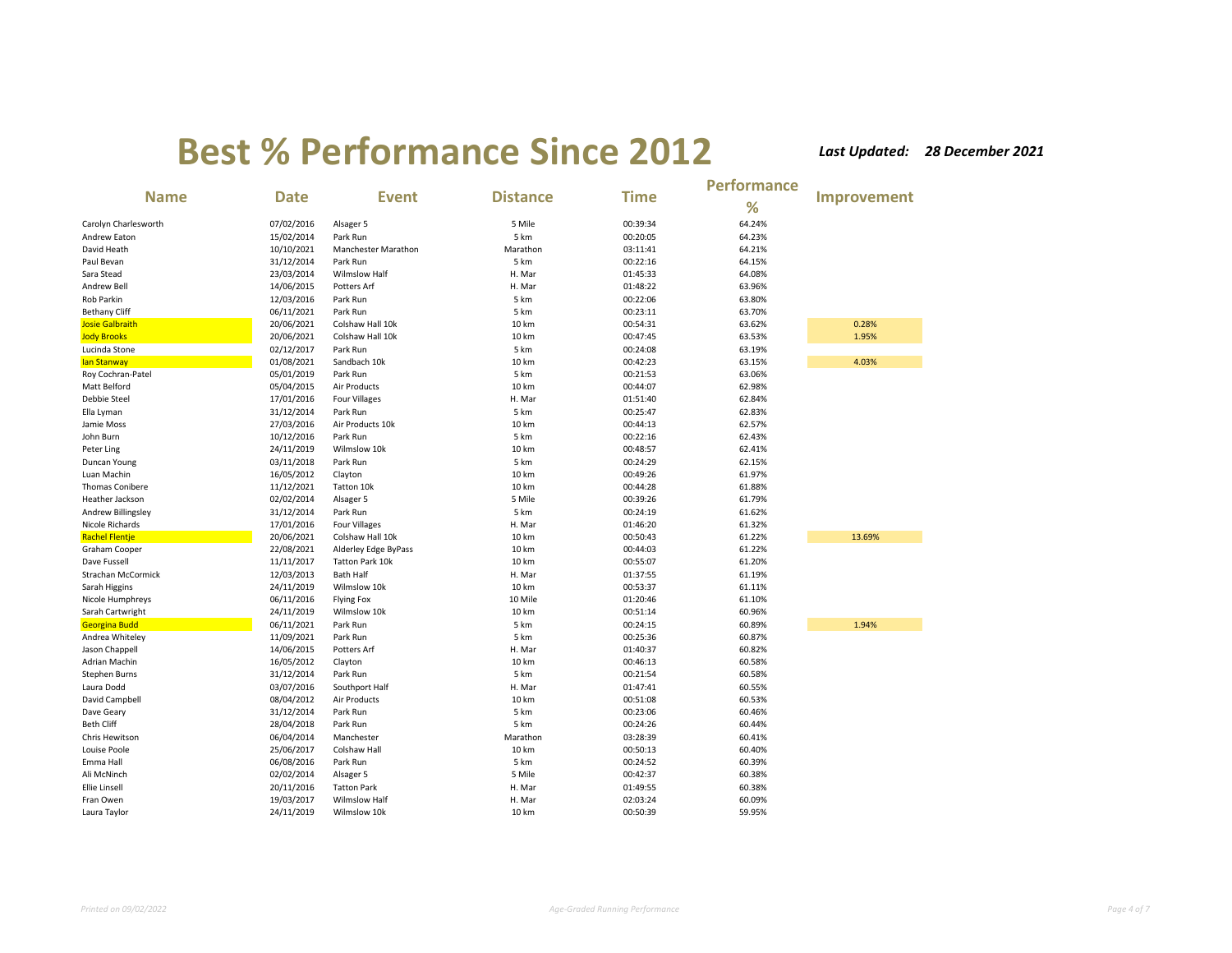|                          |             |                               |                 |             | <b>Performance</b> |             |
|--------------------------|-------------|-------------------------------|-----------------|-------------|--------------------|-------------|
| <b>Name</b>              | <b>Date</b> | <b>Event</b>                  | <b>Distance</b> | <b>Time</b> | %                  | Improvement |
| <b>Tracy Welch</b>       | 03/10/2021  | Congleton Half Marathon       | H. Mar          | 01:55:20    | 59.77%             |             |
| Matt Plummer             | 31/12/2014  | Park Run                      | 5 km            | 00:22:56    | 59.52%             |             |
| Peter Blackledge         | 14/09/2019  | Park Run                      | 5 km            | 00:23:42    | 59.49%             |             |
| Jamilla Gaskell          | 04/12/2016  | Wilmslow 10k                  | 10 km           | 00:52:13    | 59.46%             |             |
| Camilla Wilmot           | 03/11/2018  | Park Run                      | 5 km            | 00:25:03    | 59.21%             |             |
| Steve Webb               | 25/09/2016  | Macclesfield Half             | H. Mar          | 01:42:48    | 58.80%             |             |
| Lynne Roberts            | 12/05/2013  | Chester Half                  | H. Mar          | 01:59:05    | 58.80%             |             |
| Jenni Armitt             | 24/11/2019  | Wilmslow 10k                  | 10 km           | 00:53:40    | 58.57%             |             |
| Gemma Brinkhurst         | 24/11/2019  | Wilmslow 10k                  | 10 km           | 00:52:30    | 58.03%             |             |
| Sudam Gamage             | 07/08/2021  | Park Run                      | 5 km            | 00:23:18    | 58.01%             |             |
| Mathew Belford           | 23/03/2014  | <b>Wilmslow Half</b>          | H. Mar          | 01:43:26    | 57.96%             |             |
| Jackie Ann Moss          | 26/11/2017  | Wilmslow 10k                  | 10 km           | 00:53:19    | 57.96%             |             |
| Jade Longmuir            | 07/07/2021  | Tatton 10k                    | 10 km           | 00:53:35    | 57.95%             |             |
| Danny Jackson            | 28/11/2021  | Wilmslow Festive 10k          | 10 km           | 00:48:42    | 57.80%             |             |
| David Whittaker          | 08/09/2019  | <b>Stockport Hatters Half</b> | H. Mar          | 01:51:58    | 57.68%             |             |
| Anna Howarth             | 28/11/2021  | Wilmslow Festive 10k          | 10 km           | 00:52:38    | 57.63%             |             |
| Paul Birdsall            | 19/07/2015  | Trentham 10k                  | 10 km           | 00:50:10    | 57.48%             |             |
| Tim Harden               | 26/06/2016  | Colshaw Hall                  | 10 km           | 00:50:11    | 57.46%             |             |
| Owen Burdett             | 04/03/2018  | Chester 10k                   | 10 km           | 00:47:22    | 57.42%             |             |
| <b>Timothy Claughton</b> | 21/04/2013  | London Marathon               | Marathon        | 03:44:50    | 57.41%             |             |
| <b>Robert Soames</b>     | 14/05/2016  | Park Run                      | 5 km            | 00:24:09    | 57.14%             |             |
| <b>Stephen Canning</b>   | 07/03/2020  | Park Run                      | 5 km            | 00:23:43    | 56.99%             |             |
| Sandy Hall               | 13/04/2019  | Park Run                      | 5 km            | 00:27:50    | 56.95%             |             |
| Ian Ihuthia              | 20/05/2017  | Park Run                      | 5 km            | 00:22:54    | 56.70%             |             |
| Victoria Crockett        | 09/06/2013  | Potter Arf                    | H. Mar          | 01:58:18    | 56.61%             |             |
| <b>Steve Tamplin</b>     | 28/07/2013  | Park Run                      | 5 km            | 00:28:05    | 55.67%             |             |
| <b>William Roberts</b>   | 21/10/2017  | Park Run                      | 5 km            | 00:23:38    | 54.94%             |             |
| Helen Harrison           | 22/08/2021  | Alderley Edge ByPass          | 10 km           | 00:58:16    | 54.72%             |             |
| <b>Alison Procter</b>    | 03/10/2021  | Congleton Half Marathon       | H. Mar          | 02:20:53    | 54.58%             |             |
| <b>Martin Rous</b>       | 05/11/2016  | Langley 7                     | 7 Mile          | 01:02:33    | 54.53%             |             |
| Caroline Chandler        | 01/02/2015  | Alsager 5                     | 5 Mile          | 00:47:31    | 53.31%             |             |
| Nicky Glover             | 08/09/2019  | Sandback 10k                  | 10 km           | 00:58:40    | 53.24%             |             |
| Daniel Forse             | 16/06/2018  | Park Run                      | 5 km            | 00:24:27    | 53.17%             |             |
| <b>Helen Doyle</b>       | 01/02/2015  | Alsager 5                     | 5 Mile          | 00:46:44    | 51.78%             |             |
| Sarah Lyon               | 10/03/2013  | Wrap & Run 10k                | 10 km           | 00:58:40    | 51.70%             |             |
| Sarah Richards           | 03/04/2016  | <b>Wilmslow Half</b>          | H. Mar          | 02:16:30    | 50.93%             |             |
| Nicola Glover            | 03/10/2021  | Congleton Half Marathon       | H. Mar          | 02:14:20    | 50.92%             |             |
| James Wood               | 05/02/2012  | Alsager                       | 5 Mile          | 00:28:30    | 50.00%             |             |
| Tim Smith                | 05/02/2012  | Alsager                       | 5 Mile          | 00:45:14    | 50.00%             |             |
| Nicholas Playford        | 13/05/2012  | Chester                       | H. Mar          | 01:59:38    | 50.00%             |             |
| Cathy Dean               | 07/01/2017  | Park Run                      | 5 km            | 00:29:46    | 49.94%             |             |
| Shaun Giltrap            | 21/04/2018  | Park Run                      | 5 km            | 00:30:37    | 47.47%             |             |
| <b>Emily Heptonstall</b> | 22/05/2016  | Manchester 10k                | 10 km           | 01:04:35    | 47.02%             |             |
| SallyAnn Tatton          | 01/02/2015  | Alsager 5                     | 5 Mile          | 00:53:57    | 46.34%             |             |
| Mark Wilkinson           | 24/11/2019  | Wilmslow 10k                  | 10 km           | 00:59:03    | 46.32%             |             |
| Nigel Wright             | 01/01/2020  | Park Run                      | 5 km            | 00:31:46    | 45.75%             |             |
| <b>Tom Simper</b>        | 17/06/2018  | Colshaw 10k                   | 10 km           | 01:01:15    | 45.61%             |             |
| Hannah Singh             | 11/03/2013  | Wrap & Run 10k                | 10 km           | 01:08:08    | 44.52%             |             |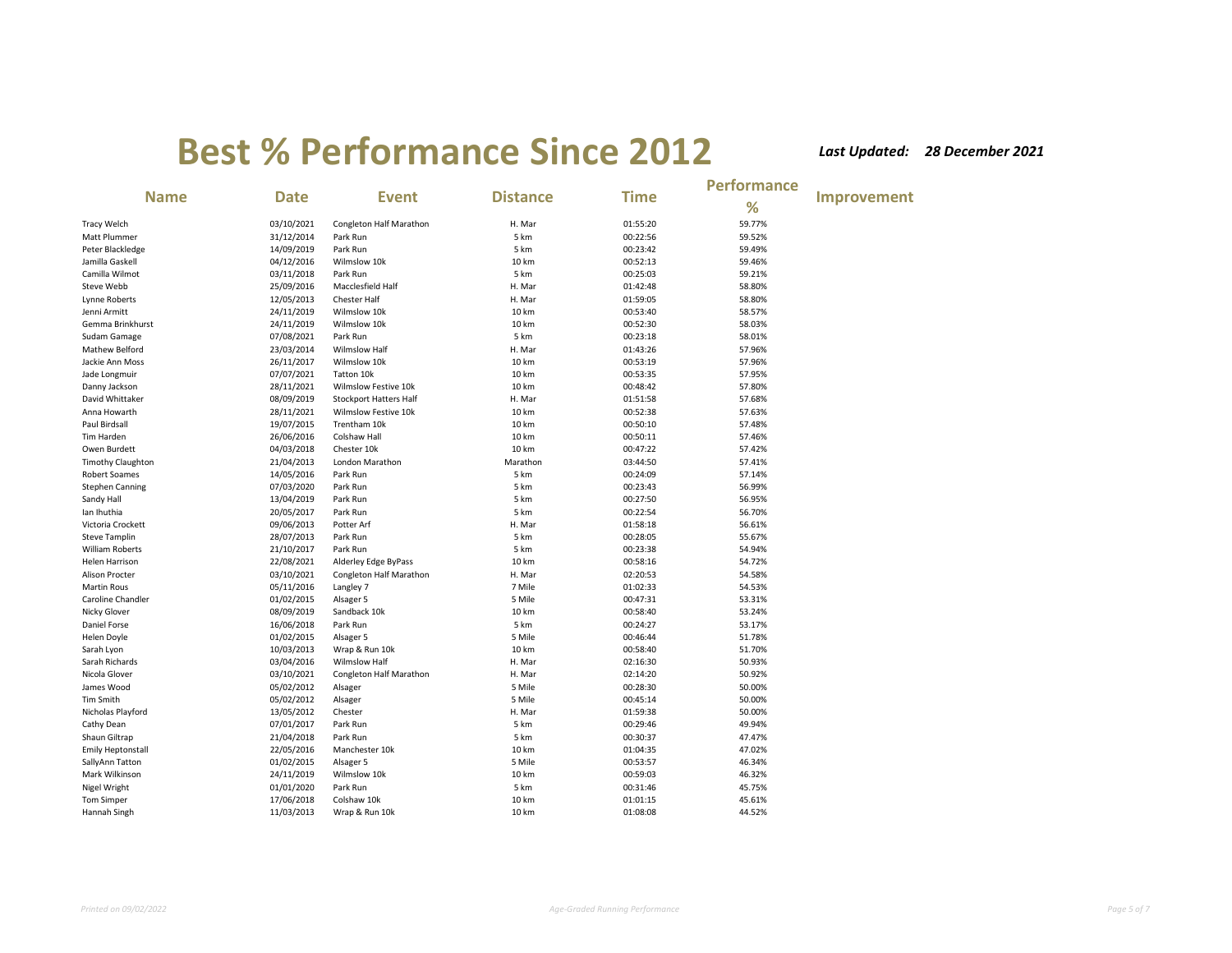| <b>Name</b>            | <b>Date</b> | Event                   | <b>Distance</b> | Time     | <b>Performance</b><br>% | Improvement |
|------------------------|-------------|-------------------------|-----------------|----------|-------------------------|-------------|
| Laura Daniels          | 03/02/2013  | Alsager 5               | 5 Mile          | 00:48:14 | 44.26%                  |             |
| Sandra Poole           | 09/12/2018  | <b>Tatton Yule Yomp</b> | 10 km           | 01:24:20 | 43.75%                  |             |
| Nancy Cubbon           | 04/02/2017  | Park Run                | 5 km            | 00:37:08 | 41.79%                  |             |
| <b>Tailend Charlie</b> | 01/10/1966  | Hastings 10k            | 1 km            | 00:10:06 | 10.0%                   |             |